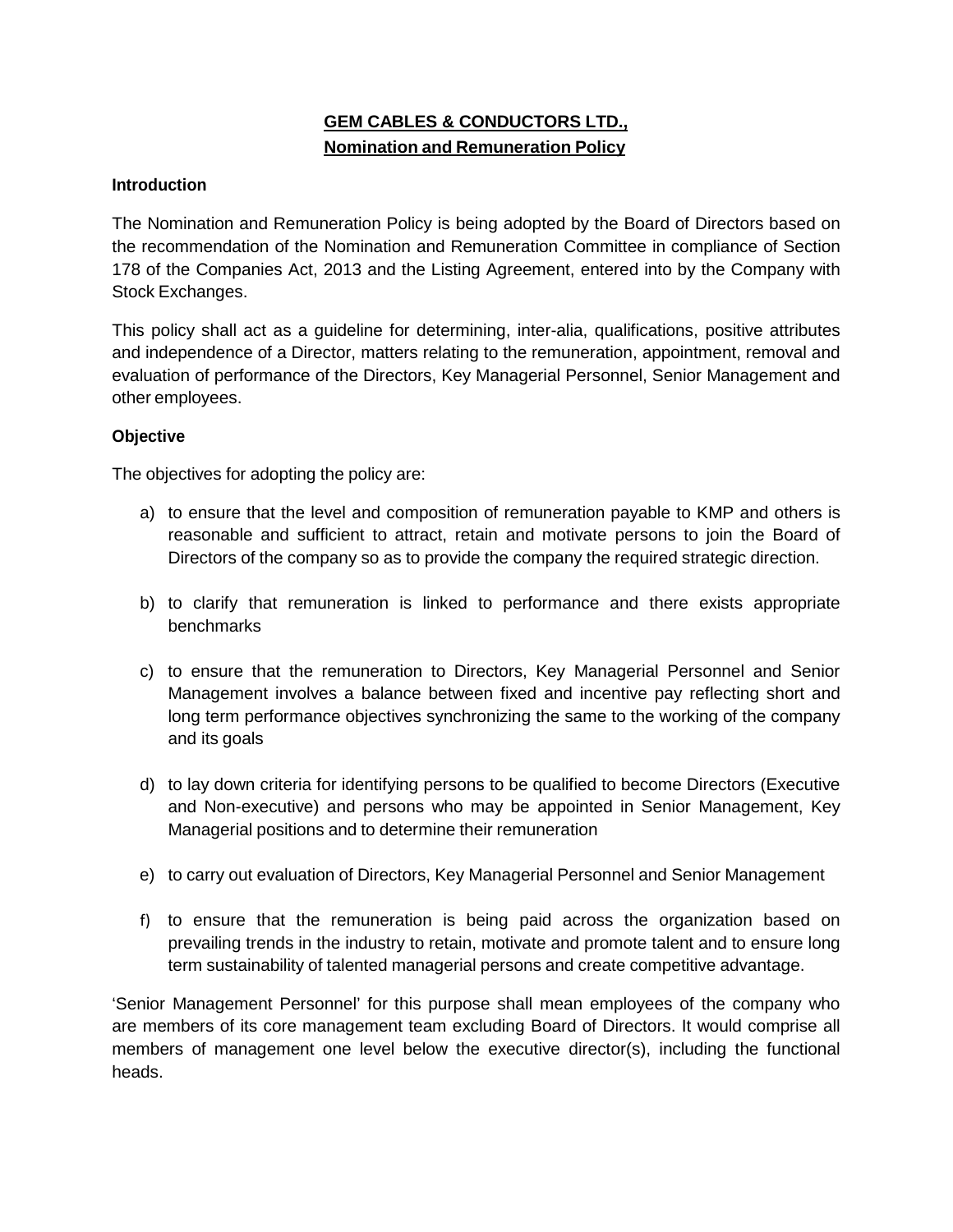## **Nomination and Remuneration Committee**

The Nomination and Remuneration Committee of the Board of Directors shall implement the Policy and shall report the progress of implementation to the Board of Directors at regular intervals.

#### **Role of Nomination and Remuneration Committee**

- a) Formulation of the criteria for determining qualifications, positive attributes and independence of a director and recommend to the Board a policy, relating to the remuneration of the directors, key managerial personnel and other employees;
- b) Formulation of criteria for evaluation of Independent Directors and the Board;
- c) Devising a policy on Board diversity;
- d) Identifying persons who are qualified to become directors and who may be appointed in senior management in accordance with the criteria laid down, and recommend to the Board their appointment and removal.

## **Appointment of Directors, Key Managerial Personnel and Senior Management**

- a) The Nomination and Remuneration Committee shall identify persons who are qualified to become Directors and who may be appointed as Key Managerial Personnel and Senior Management.
- b) The Committee shall ascertain the qualifications, expertise and experience of the persons to be appointed as Directors, KMP and Senior Management and recommend their appointment to the Board of Directors.
- c) The decision of the Board of Directors based on the recommendation of the Committee shall be final.
- d) The appointment including tenure of Directors and KMP shall be subject to the policy of the company, provisions of Companies Act, 2013, Listing Agreement and other relevant laws.
- e) The Committee shall evaluate their performance on a yearly basis and recommend their removal to the Board, if required.